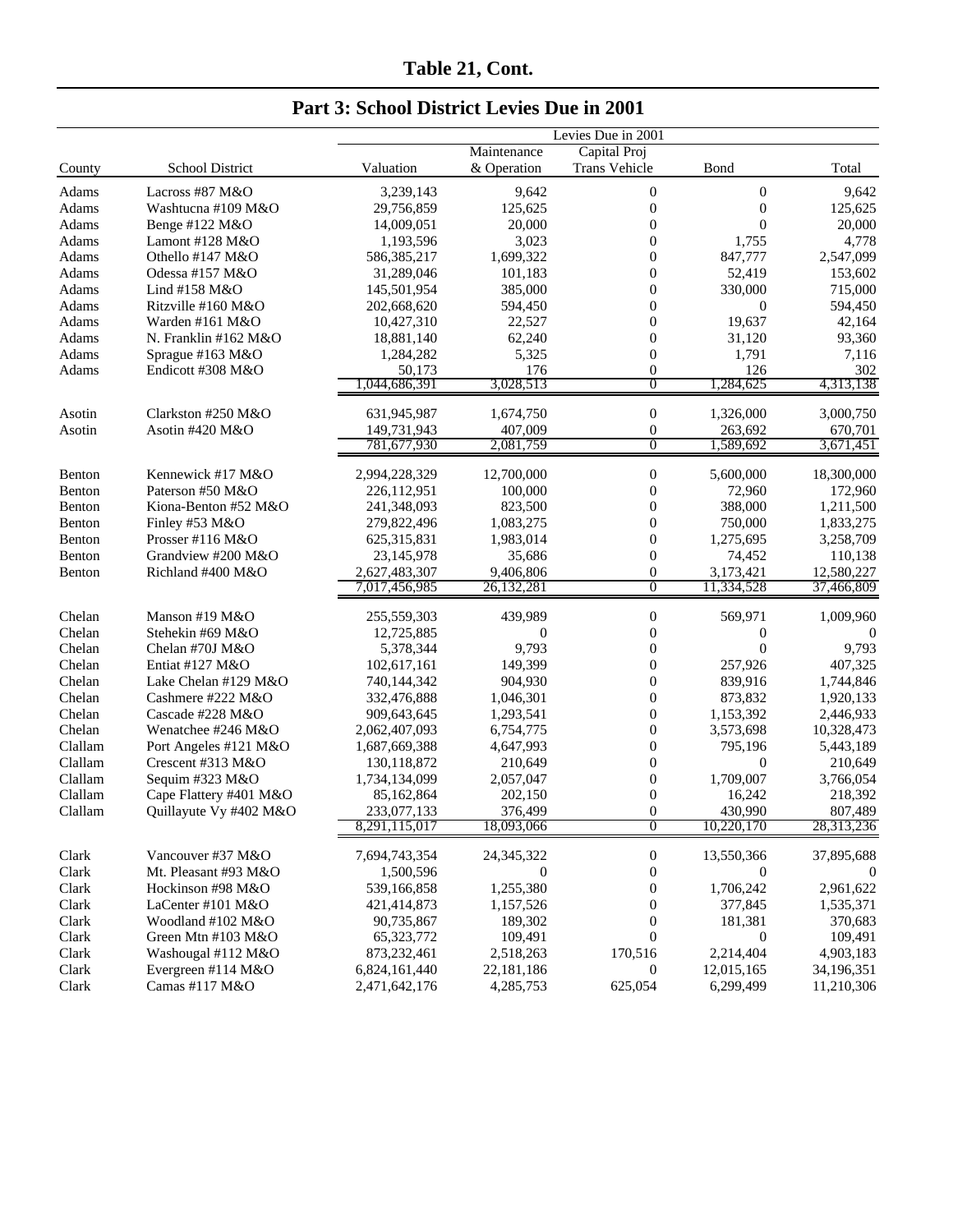|  |  |  |  | Part 3: School District Levies Due in 2001 |  |  |  |  |
|--|--|--|--|--------------------------------------------|--|--|--|--|
|--|--|--|--|--------------------------------------------|--|--|--|--|

|               |                          | Levies Due in 2001             |                         |                      |                        |                        |  |
|---------------|--------------------------|--------------------------------|-------------------------|----------------------|------------------------|------------------------|--|
|               |                          |                                | Maintenance             | Capital Proj         |                        |                        |  |
| County        | School District          | Valuation                      | & Operation             | <b>Trans Vehicle</b> | Bond                   | Total                  |  |
| Clark - Cont. |                          |                                |                         |                      |                        |                        |  |
| Clark         | Battle Ground #119 M&O   | 3,070,677,929                  | 5,250,614               | 0                    | 2,100,252              | 7,350,866              |  |
| Clark         | Ridgfield #122 M&O       | 824,663,396                    | 1,761,151               | $\overline{0}$       | 480,515                | 2,241,666              |  |
|               |                          | 22,877,262,722                 | 63,053,988              | 795,570              | 38,925,669             | 102,775,227            |  |
| Columbia      | Dayton #2 M&O            | 208,794,072                    | 729,088                 | 0                    | 169,914                | 899,002                |  |
| Columbia      | Starbuck #35 M&O         | 19,597,941                     | 43,000                  | $\overline{0}$       | $\overline{0}$         | 43,000                 |  |
| Columbia      | Prescott #37 M&O         | 1,866,489                      | 3,495                   | $\boldsymbol{0}$     | $\overline{0}$         | 3,495                  |  |
| Columbia      | Pomeroy #110-44 M&O      | 107,440                        | 320                     | $\boldsymbol{0}$     | 202                    | 522                    |  |
| Columbia      | Waitsburg #401-100 M&O   | 19,246,717                     | 69,121                  | $\boldsymbol{0}$     | 66,444                 | 135,565                |  |
| Columbia      | Starbuck #35/37 M&O      | 801,324                        | 1,501                   | $\boldsymbol{0}$     | $\theta$               | 1,501                  |  |
|               |                          | 250,413,983                    | 846,525                 | $\overline{0}$       | 236,560                | 1,083,085              |  |
| Cowlitz       | Vader/Ryderwood #29 M&O  | 16,924,458                     | 26,670                  | 0                    | $\overline{0}$         | 26,670                 |  |
| Cowlitz       | Longview #122 M&O        | 3,390,911,784                  | 9,486,754               | $\boldsymbol{0}$     | 1,356,704              | 10,843,458             |  |
| Cowlitz       | Toutle #130 M&O          | 179,477,391                    | 472,187                 | $\boldsymbol{0}$     | 213,578                | 685,765                |  |
| Cowlitz       | Castle Rock #401 M&O     | 365,794,595                    | 753,317                 | $\overline{0}$       | 450,183                | 1,203,500              |  |
| Cowlitz       | Kalama #402 M&O          | 558,709,188                    | 829,013                 | 44,026               | 620,614                |                        |  |
| Cowlitz       | Woodland #404 M&O        |                                |                         |                      | 1,165,937              | 1,493,653              |  |
| Cowlitz       |                          | 583,259,893                    | 1,216,855               | 0<br>$\overline{0}$  |                        | 2,382,792<br>5,696,315 |  |
|               | Kelso #458 M&O           | 1,155,814,425<br>6,250,891,734 | 4,630,539<br>17,415,335 | 44,026               | 1,065,776<br>4,872,792 | 22,332,153             |  |
|               |                          |                                |                         |                      |                        |                        |  |
| Douglas       | Chelan #12 M&O           | 32,213,958                     | 39,385                  | 0                    | 36,560                 | 75,945                 |  |
| Douglas       | Orondo #13 M&O           | 144,139,343                    | 183,014                 | $\boldsymbol{0}$     | 120,010                | 303,024                |  |
| Douglas       | Ephrata #55 M&O          | 1,988,370                      | 8,648                   | $\boldsymbol{0}$     | 1,634                  | 10,282                 |  |
| Douglas       | Bridgeport #75 M&O       | 61,519,343                     | 76,136                  | $\boldsymbol{0}$     | 156,278                | 232,414                |  |
| Douglas       | Quincy #101 M&O          | 8,623,504                      | 22,968                  | $\boldsymbol{0}$     | 16,868                 | 39,836                 |  |
| Douglas       | Palisades #102 M & O     | 30,051,186                     | 75,002                  | $\boldsymbol{0}$     | $\boldsymbol{0}$       | 75,002                 |  |
| Douglas       | Coulee-Hartline #151 M&O | 25,556,555                     | 84,252                  | $\boldsymbol{0}$     | 52,828                 | 137,080                |  |
| Douglas       | Brewster #203 M&O        | 32,562,108                     | 73,880                  | $\boldsymbol{0}$     | 68,273                 | 142,153                |  |
| Douglas       | Eastmont #206 M&O        | 1,256,272,136                  | 3,766,053               | $\boldsymbol{0}$     | 3,484,020              | 7,250,073              |  |
| Douglas       | Mansfield #207 M&O       | 38,010,519                     | 105,000                 | $\boldsymbol{0}$     | $\theta$               | 105,000                |  |
| Douglas       | Waterville #209 M&O      | 106,760,199                    | 215,004                 | $\boldsymbol{0}$     | 325,010                | 540,014                |  |
| Douglas       | Coulee Dam #302 M&O      | 16,090,574                     | 76,466                  | 0                    | $\overline{0}$         | 76,466                 |  |
|               |                          | 1,753,787,795                  | 4,725,808               | $\overline{0}$       | 4,261,481              | 8,987,289              |  |
| Ferry         | Keller #3 M&O            | 9,354,611                      | 0                       | $\boldsymbol{0}$     | $\boldsymbol{0}$       | 0                      |  |
| Ferry         | Curlew Sch Dt #50 M&O    | 60,284,618                     | 72,983                  | 0                    | $\boldsymbol{0}$       | 72,983                 |  |
| Ferry         | Orient #65 M&O           | 17,428,815                     | 0                       | 0                    | $\mathbf{0}$           | $\theta$               |  |
| Ferry         | Inchelium #70 M&O        | 39,500,790                     | $\boldsymbol{0}$        | $\boldsymbol{0}$     | $\mathbf{0}$           | $\boldsymbol{0}$       |  |
| Ferry         | Kettle Falls #212 M&O    | 48,326,583                     | 112,698                 | 0                    | 25,483                 | 138,181                |  |
| Ferry         | Republic #309 M&O        | 144,697,123                    | 241,413                 | $\boldsymbol{0}$     | 287,202                | 528,615                |  |
|               |                          | 319,592,540                    | 427,094                 | 0                    | 312,685                | 739,779                |  |
| Franklin      | Pasco #1 M&O             | 1,655,499,462                  | 6,650,141               | $\boldsymbol{0}$     | 4,000,018              | 10,650,159             |  |
| Franklin      | Washtucna #43 M&O        | 570,412                        | 2,408                   | $\boldsymbol{0}$     | $\mathbf{0}$           | 2,408                  |  |
| Franklin      | N. Franklin #51 M&O      | 405,833,558                    | 1,337,790               | $\boldsymbol{0}$     | 668,895                | 2,006,685              |  |
| Franklin      | Star #54 M&O             | 16,289,592                     | 0                       | $\boldsymbol{0}$     | $\boldsymbol{0}$       | $\theta$               |  |
| Franklin      | Othello #55 M&O          | 36,096,176                     | 104,607                 | $\boldsymbol{0}$     | 52,188                 | 156,795                |  |
| Franklin      | Kahlotus #56 M&O         | 28,253,456                     | 125,002                 | 0                    | 20,001                 | 145,003                |  |
|               |                          | 2, 142, 542, 656               | 8,219,948               | $\overline{0}$       | 4,741,102              | 12,961,050             |  |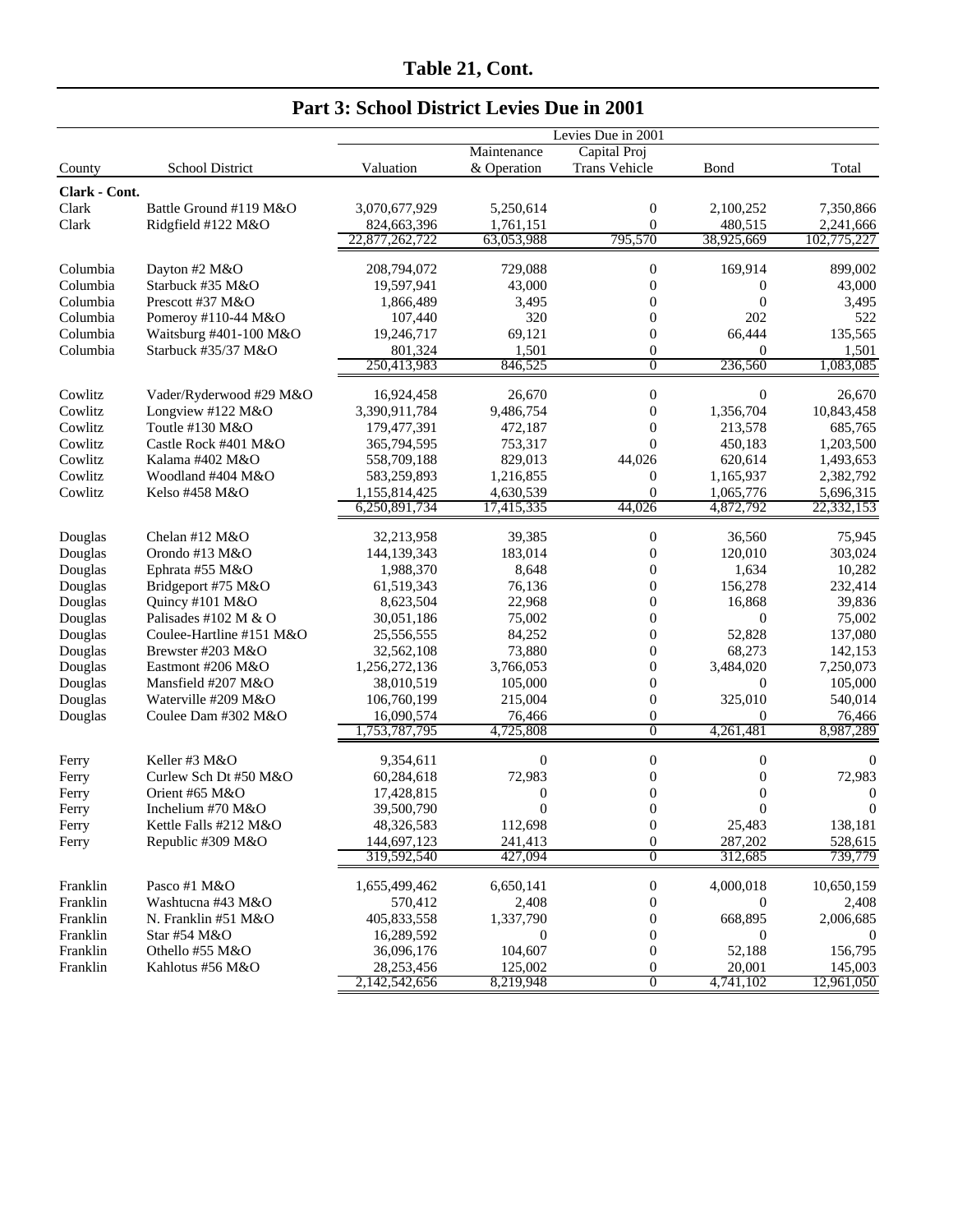| Part 3: School District Levies Due in 2001 |  |  |  |  |  |  |  |
|--------------------------------------------|--|--|--|--|--|--|--|
|--------------------------------------------|--|--|--|--|--|--|--|

|           |                                     |               |                  | Levies Due in 2001 |                  |            |
|-----------|-------------------------------------|---------------|------------------|--------------------|------------------|------------|
|           |                                     |               | Maintenance      | Capital Proj       |                  |            |
| County    | School District                     | Valuation     | & Operation      | Trans Vehicle      | Bond             | Total      |
| Garfield  | Clarkston #250-110-27 M&O           | 137,112,950   | 408,339          | 0                  | 257,537          | 665,876    |
| Garfield  | Clarkston #250-110-35 M&O           | 2,909,200     | 7,710            | 0                  | 6,104            | 13,814     |
| Garfield  | Pomeroy Sch Dt #110 M&O             | 273,322       | 724              | 0                  | 573              | 1,297      |
|           |                                     | 140,295,472   | 416,773          | $\overline{0}$     | 264,214          | 680,987    |
| Grant     | Wahluke Sch Dt #73 M&O              | 255,314,186   | 824,001          | 0                  | 521,275          | 1,345,276  |
| Grant     | Quincy Sch Dt #144 M&O              | 667,219,856   | 1,777,073        | $\boldsymbol{0}$   | 1,305,149        | 3,082,222  |
| Grant     | Warden Sch Dt #146 M&O              | 198,796,703   | 429,480          | $\boldsymbol{0}$   | 374,374          | 803,854    |
| Grant     | Coulee-Hartline #151 M&O            | 86,678,583    | 285,753          | $\boldsymbol{0}$   | 179,173          | 464,926    |
| Grant     | Soap Lake Sch Dt #156 M&O           | 100,582,411   | 373,382          | $\boldsymbol{0}$   | 181,008          | 554,390    |
| Grant     | Grant #17-158 M&O                   | 9,360,179     | 28,288           | $\boldsymbol{0}$   | $\boldsymbol{0}$ | 28,288     |
| Grant     | Royal #160 M&O                      | 280,455,805   | 640,000          | $\boldsymbol{0}$   | 530,005          | 1,170,005  |
| Grant     | Moses Lake Sch Dt #161 M&O          | 1,832,347,297 | 5,623,657        | $\boldsymbol{0}$   | 2,500,055        | 8,123,712  |
| Grant     | Othello #147-163 M&O                | 25,016        | 72               | $\overline{0}$     | 36               | 108        |
| Grant     | Ephrata Sch Dt #165 M&O             | 411,886,066   | 1,791,375        | $\boldsymbol{0}$   | 338,406          | 2,129,781  |
| Grant     | Odessa #105-166 M&O                 | 10,609,363    | 34,309           | $\boldsymbol{0}$   | 17,774           | 52,083     |
| Grant     | Wilson Creek #167 M&O               | 38,459,080    | 143,349          | $\boldsymbol{0}$   | 83,237           | 226,586    |
| Grant     | Grand Coulee Dam #301 M&O           | 63,271,667    | 300,680          | $\boldsymbol{0}$   | $\theta$         | 300,680    |
|           |                                     | 3,955,006,212 | 12,251,419       | 0                  | 6,030,492        | 18,281,911 |
|           | Grays Harbor Aberdeen #05 M&O       | 817,311,112   | 3,177,958        | 0                  | 1,243,623        | 4,421,581  |
|           | Grays Harbor Hoquiam #28 M&O        | 416, 304, 396 | 1,602,774        | $\boldsymbol{0}$   | 385,622          | 1,988,396  |
|           | Grays Harbor Rochester #61 M&O      | 470,828       | 1,566            | $\boldsymbol{0}$   | 1,360            | 2,926      |
|           | Grays Harbor North Beach #64 M&O    | 726,733,835   | 811,096          | $\boldsymbol{0}$   | 785,326          | 1,596,422  |
|           | Grays Harbor McCleary #65 M&O       | 87,692,993    | 184,698          | $\boldsymbol{0}$   | 123,659          | 308,357    |
|           | Grays Harbor Montesano #66 M&O      | 365,840,381   | 818,787          | $\boldsymbol{0}$   | 471,861          | 1,290,648  |
|           | Grays Harbor Elma #68 M&O           | 374,179,550   | 980,556          | $\boldsymbol{0}$   | 727,680          | 1,708,236  |
|           | Grays Harbor Taholah #77 M&O        | 9,955,024     | 75,266           | $\boldsymbol{0}$   | $\overline{0}$   | 75,266     |
|           | Grays Harbor Mary M. Knight #79 M&O | 13,013,219    | 26,357           | $\boldsymbol{0}$   | $\boldsymbol{0}$ | 26,357     |
|           | Grays Harbor Quinault #97 M&O       | 66,205,048    | 233,373          | $\boldsymbol{0}$   | $\boldsymbol{0}$ | 233,373    |
|           | Grays Harbor Cosmopolis #99 M&O     | 153,220,266   | 288,652          | $\boldsymbol{0}$   | $\boldsymbol{0}$ | 288,652    |
|           | Grays Harbor Satsop #104 M&O        | 23,456,805    | $\mathbf{0}$     | $\boldsymbol{0}$   | $\boldsymbol{0}$ | $\theta$   |
|           | Grays Harbor Wishkah #117 M&O       | 47,928,598    | 150,290          | $\boldsymbol{0}$   | $\boldsymbol{0}$ | 150,290    |
|           | Grays Harbor Ocosta #172 M&O        | 302,048,158   | 735,337          | $\boldsymbol{0}$   | $\boldsymbol{0}$ | 735,337    |
|           | Grays Harbor North River #300 M&O   | 13,511,755    | $\boldsymbol{0}$ | $\boldsymbol{0}$   | $\overline{0}$   | $\theta$   |
|           | Grays Harbor Oakville #400 M&O      | 83,733,507    | 133,572          | $\boldsymbol{0}$   | $\overline{0}$   | 133,572    |
|           |                                     | 3,501,605,475 | 9,220,282        | 0                  | 3,739,131        | 12,959,413 |
| Island    | Oak Harbor #201 M&O                 | 1,888,046,591 | $\boldsymbol{0}$ | 0                  | 2,468,961        | 2,468,961  |
| Island    | Coupeville #204 M&O                 | 960,978,653   | 1,302,347        | $\overline{0}$     | 745,681          | 2,048,028  |
| Island    | South Whidbey #206 M&O              | 2,011,691,508 | 2,901,463        | $\boldsymbol{0}$   | 2,664,184        | 5,565,647  |
| Island    | Stanwood #205/401 M&O               | 1,541,570,173 | 3,295,399        | $\boldsymbol{0}$   | 3,355,752        | 6,651,151  |
|           |                                     | 6,402,286,925 | 7,499,209        | $\overline{0}$     | 9,234,578        | 16,733,787 |
| Jefferson | Clearwater #20 M&O                  | 12,702,940    | 51,323           | $\boldsymbol{0}$   | $\boldsymbol{0}$ | 51,323     |
| Jefferson | Brinnon #46 M&O                     | 147,237,620   | 164,824          | $\boldsymbol{0}$   | $\boldsymbol{0}$ | 164,824    |
| Jefferson | Quilcene #48 M&O                    | 179,676,000   | 226,907          | $\boldsymbol{0}$   | 167,329          | 394,236    |
| Jefferson | Chimacum #49 M&O                    | 937,200,625   | 1,642,247        | $\boldsymbol{0}$   | 1,174,603        | 2,816,850  |
| Jefferson | Port Townsend #50 M&O               | 1,071,109,460 | 1,871,314        | $\boldsymbol{0}$   | 1,783,451        | 3,654,765  |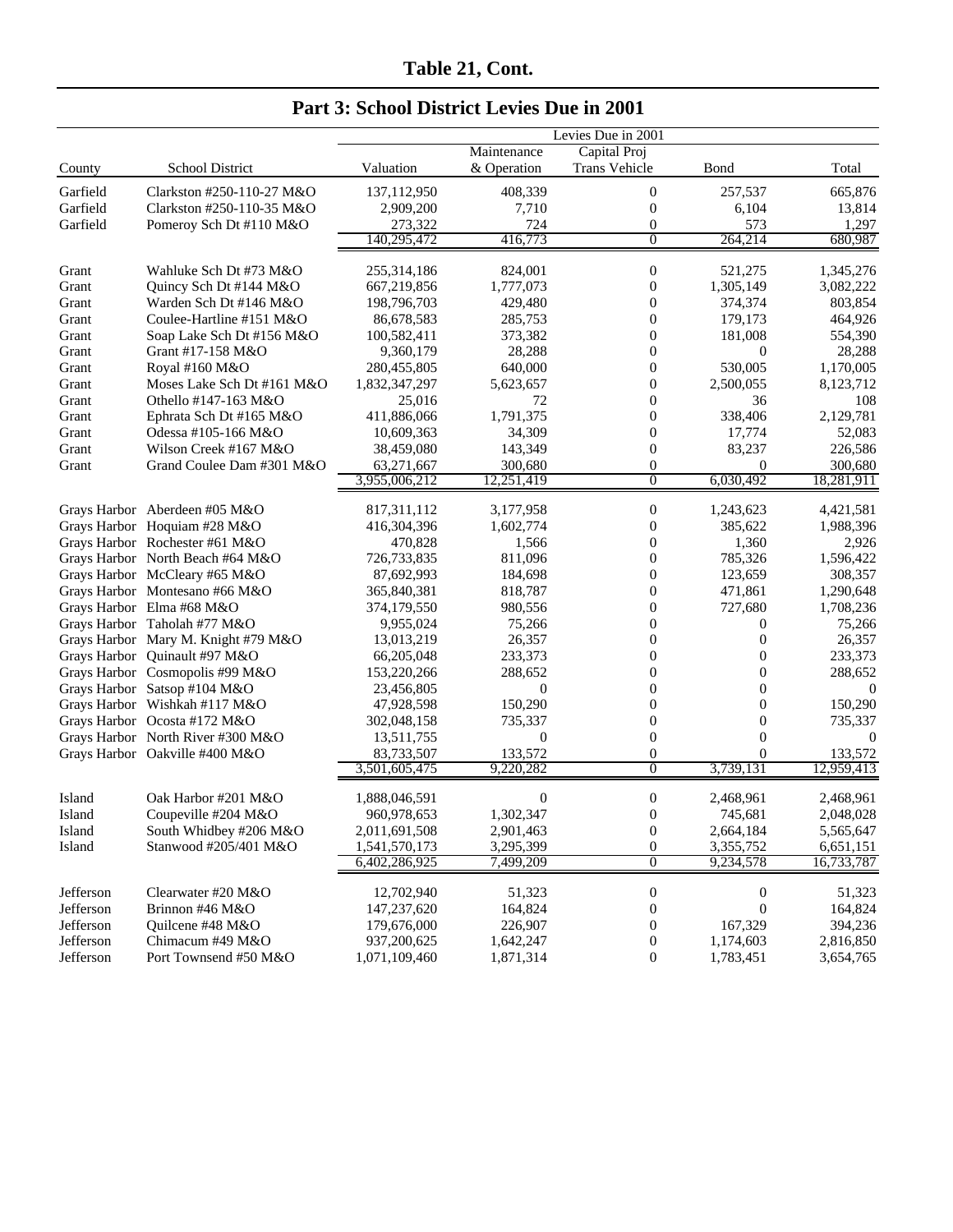|  |  |  | Part 3: School District Levies Due in 2001 |  |  |  |
|--|--|--|--------------------------------------------|--|--|--|
|--|--|--|--------------------------------------------|--|--|--|

|                   |                                             | Levies Due in 2001             |                         |                             |                        |                          |  |
|-------------------|---------------------------------------------|--------------------------------|-------------------------|-----------------------------|------------------------|--------------------------|--|
|                   |                                             |                                | Maintenance             | Capital Proj                |                        |                          |  |
| County            | School District                             | Valuation                      | & Operation             | <b>Trans Vehicle</b>        | <b>B</b> ond           | Total                    |  |
| Jefferson - Cont. |                                             |                                |                         |                             |                        |                          |  |
| Jefferson         | Sequim #323 M&O                             | 30,783,735                     | 36,516                  | $\boldsymbol{0}$            | 30,338                 | 66,854                   |  |
| Jefferson         | Quillayute #402 M&O                         | 18,532,965                     | 29,937                  | $\boldsymbol{0}$            | 34,270                 | 64,207                   |  |
|                   |                                             | 2,397,243,345                  | 4,023,068               | $\overline{0}$              | 3,189,991              | 7,213,059                |  |
|                   |                                             |                                |                         |                             |                        |                          |  |
| King              | Seattle #1 M&O                              | 64,971,671,319                 | 90,399,346              | 79,999,792                  | $\boldsymbol{0}$       | 170,399,138              |  |
| King              | Federal Way #210 M&O<br>Enumclaw #216 M&O   | 7,402,846,150                  | 21,999,834              | 0                           | 10,860,007             | 32,859,841               |  |
| King              |                                             | 1,817,678,183<br>4,982,408,355 | 5,840,966               | 434,513<br>$\boldsymbol{0}$ | 3,252,691              | 9,528,170                |  |
| King              | Mercer Island #400 M&O<br>Highline #401 M&O | 8,426,596,809                  | 6,655,652<br>23,619,816 | $\boldsymbol{0}$            | 4,809,001<br>5,300,003 | 11,464,653<br>28,919,819 |  |
| King<br>King      | Vashon Island #402 M&O                      | 1,413,235,588                  | 2,143,695               | $\mathbf{0}$                | 1,767,137              | 3,910,832                |  |
| King              | Renton #403 M&O                             | 9,120,512,752                  | 15,962,758              | $\boldsymbol{0}$            | 14,900,104             | 30,862,862               |  |
| King              | Skykomish #404 M&O                          | 98,848,754                     | 126,663                 | $\Omega$                    | $\overline{0}$         | 126,663                  |  |
| King              | Bellevue #405 M&O                           | 21,019,382,551                 | 22,975,530              | 22,799,971                  | 3,100,065              | 48,875,566               |  |
| King              | South Central #406 M&O                      | 1,605,049,501                  | 4,383,955               | 0                           | 4,512,339              | 8,896,294                |  |
| King              | Riverview #407 M&O                          | 1,596,744,378                  | 3,472,310               | 516,578                     | 2,502,125              | 6,491,013                |  |
| King              | Auburn #408 M&O                             | 5,153,947,742                  | 15,072,001              | 2,279,237                   | 10,900,518             | 28, 251, 756             |  |
| King              | Tahoma #409 M&O                             | 2,322,977,290                  | 6,928,793               | 397,823                     | 4,475,588              | 11,802,204               |  |
| King              | Snoqualmie Valley #410 M&O                  | 2,944,813,865                  | 5,345,977               | $\overline{0}$              | 4,917,319              | 10,263,296               |  |
| King              | Issaquah $#411$ M&O                         | 9,378,062,433                  | 15,788,600              | 3,298,947                   | 20,092,894             | 39,180,441               |  |
| King              | Shoreline #412 M&O                          | 5,359,840,256                  | 14,495,155              | $\theta$                    | 13,400,022             | 27,895,177               |  |
| King              | Lake Washington #414 M&O                    | 19,208,309,325                 | 28,672,231              | 14,550,072                  | 24,600,034             | 67,822,337               |  |
| King              | Kent #415 M&O                               | 10,756,581,662                 | 32,169,344              | 2,999,874                   | 22,608,279             | 57,777,497               |  |
| King              | Northshore #417 M&O                         | 7,539,892,574                  | 18,346,624              | 1,401,920                   | 20,904,229             | 40,652,773               |  |
| King              | Fife #888 M&O                               | 211,973,004                    | 478,169                 | $\theta$                    | 765,625                | 1,243,794                |  |
|                   |                                             | 185, 331, 372, 491             | 334,877,419             | 128,678,727                 | 173,667,980            | 637,224,126              |  |
|                   |                                             |                                |                         |                             |                        |                          |  |
| Kitsap            | Bremerton #100 M&O                          | 1,878,213,307                  | 5,732,068               | 0                           | 3,298,993              | 9,031,061                |  |
| Kitsap            | Bainbridge Isl #303 M&O                     | 2,765,492,232                  | 4,845,098               | $\boldsymbol{0}$            | 5,388,385              | 10,233,483               |  |
| Kitsap            | No Kitsap #400 M&O                          | 2,992,276,078                  | 8,423,021               | $\boldsymbol{0}$            | 4,138,231              | 12,561,252               |  |
| Kitsap            | Central Kitsap #401 M&O                     | 3,329,201,657                  | 9,311,864               | $\boldsymbol{0}$            | 8,276,648              | 17,588,512               |  |
| Kitsap            | South Kitsap #402 M&O                       | 3,116,583,691                  | $\mathbf{0}$            | $\boldsymbol{0}$            | 1,967,350              | 1,967,350                |  |
| Kitsap            | North Mason #403 M&O                        | 24,405,719                     | 57,385                  | $\boldsymbol{0}$            | 18,407                 | 75,792                   |  |
|                   |                                             | 14, 106, 172, 684              | 28,369,436              | $\overline{0}$              | 23,088,014             | 51,457,450               |  |
| Kittitas          | Naches #3 M&O                               | 208,154                        | 594                     | $\boldsymbol{0}$            | 183                    | 777                      |  |
| Kittitas          | Damman #7 M&O                               | 46,964,077                     | 60,001                  | $\boldsymbol{0}$            | $\theta$               | 60,001                   |  |
| Kittitas          | Easton #28 M&O                              | 190,060,018                    | 188,616                 | $\mathbf{0}$                | 285,546                | 474,162                  |  |
| Kittitas          | Selah #119 M&O                              | 4,544,857                      | 12,808                  | $\boldsymbol{0}$            | 6,815                  | 19,623                   |  |
| Kittitas          | Thorp #400 M&O                              | 91,631,733                     | 249,944                 | $\boldsymbol{0}$            | 127,386                | 377,330                  |  |
| Kittitas          | Ellensburg #401 M&O                         | 1,006,098,035                  | 2,586,678               | $\boldsymbol{0}$            | 554,964                | 3,141,642                |  |
| Kittitas          | Kittitas #403 M&O                           | 169,760,056                    | 534,999                 | $\boldsymbol{0}$            | 123,534                | 658,533                  |  |
| Kittitas          | Cle Elum-Roslyn #404 M&O                    | 640,983,435                    | 760,527                 | $\boldsymbol{0}$            | 720,209                | 1,480,736                |  |
|                   |                                             | 2,150,250,365                  | 4,394,167               | $\overline{0}$              | 1,818,637              | 6,212,804                |  |
| Klickitat         | Wishram #94 M&O                             | 20,584,572                     | $\boldsymbol{0}$        | $\boldsymbol{0}$            | $\boldsymbol{0}$       | $\boldsymbol{0}$         |  |
| Klickitat         | Prosser #116/219 M&O                        | 26,128,525                     | 82,859                  | $\boldsymbol{0}$            | 53,304                 | 136,163                  |  |
| Klickitat         | Bickleton #203 M&O                          | 69,612,200                     | 0                       | $\boldsymbol{0}$            | 0                      | $\theta$                 |  |
| Klickitat         | Centerville #215 M&O                        | 34, 194, 828                   | 99,842                  | $\boldsymbol{0}$            | 16,946                 | 116,788                  |  |
| Klickitat         | Trout Lake #400 M&O                         | 70,249,001                     | 120,948                 | $\boldsymbol{0}$            | 114,485                | 235,433                  |  |
| Klickitat         | Glenwood #401 M&O                           | 25,506,286                     | 71,369                  | $\boldsymbol{0}$            | $\boldsymbol{0}$       | 71,369                   |  |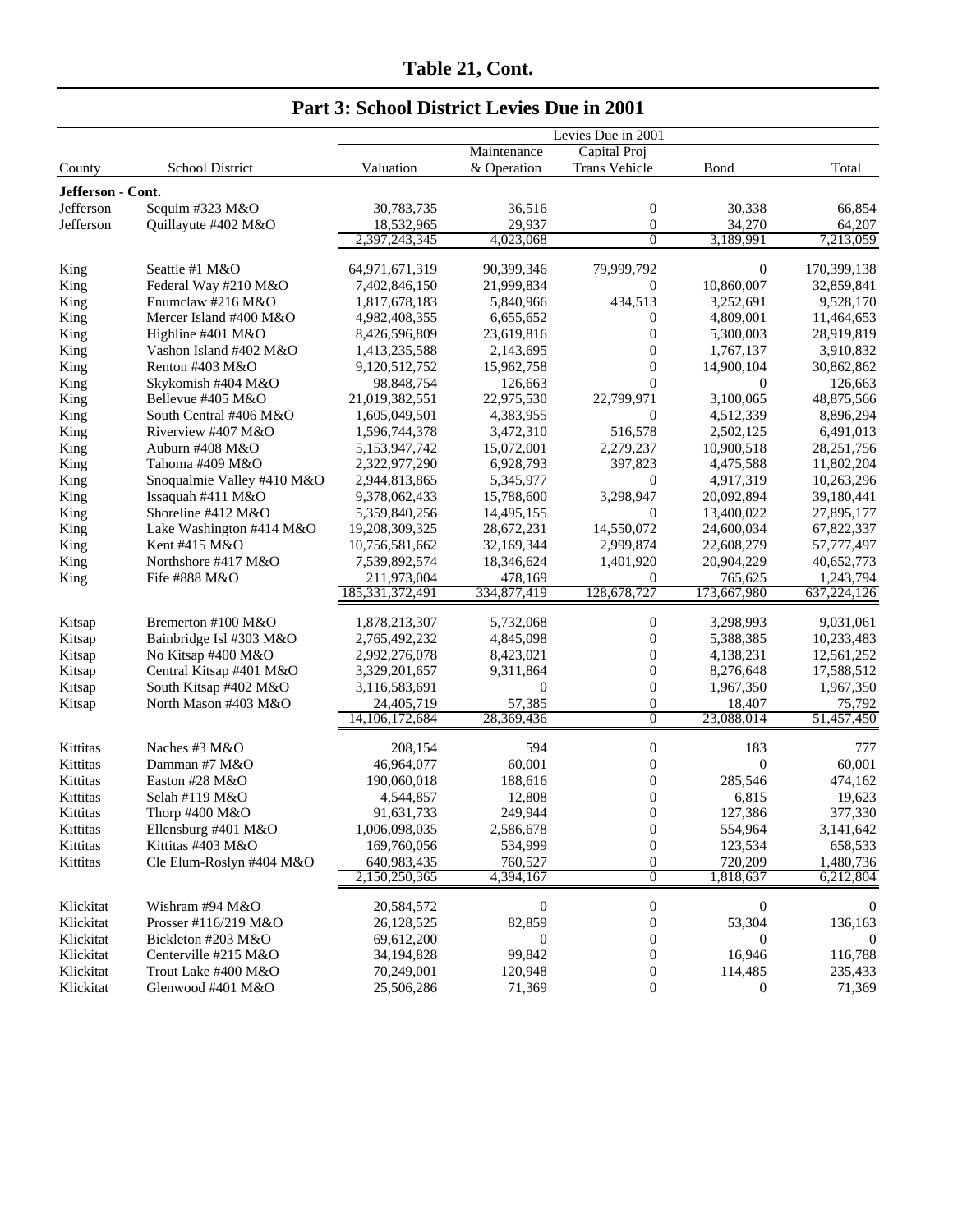|                   |                           | Levies Due in 2001           |                      |                     |                               |                       |  |
|-------------------|---------------------------|------------------------------|----------------------|---------------------|-------------------------------|-----------------------|--|
|                   |                           |                              | Maintenance          | Capital Proj        |                               |                       |  |
| County            | School District           | Valuation                    | & Operation          | Trans Vehicle       | Bond                          | Total                 |  |
| Klickitat - Cont. |                           |                              |                      |                     |                               |                       |  |
| Klickitat         | Klickitat #402 M&O        | 19,716,102                   | 31,718               | 0                   | 66,713                        | 98,431                |  |
| Klickitat         | Roosevelt #403 M&O        | 30,301,815                   | $\boldsymbol{0}$     | $\boldsymbol{0}$    | $\boldsymbol{0}$              | $\theta$              |  |
| Klickitat         | Goldendale #404 M&O       | 399,203,627                  | 856,615              | $\boldsymbol{0}$    | 436,868                       | 1,293,483             |  |
| Klickitat         | White Salmon #405 M&O     | 368,200,332                  | 914,602              | $\boldsymbol{0}$    | 359,668                       | 1,274,270             |  |
| Klickitat         | Lyle #406 M&O             | 143,136,102                  | 240,542              | $\boldsymbol{0}$    | 199,325                       | 439,867               |  |
|                   |                           | 1,206,833,390                | 2,418,495            | 0                   | 1,247,309                     | 3,665,804             |  |
| Lewis             | Napavine #14 M&O          | 196,487,519                  | 228,928              | $\boldsymbol{0}$    | 309,401                       | 538,329               |  |
| Lewis             | Vader #18 M&O             | 59,927,856                   | 94,435               | $\boldsymbol{0}$    | $\boldsymbol{0}$              | 94,435                |  |
| Lewis             | Evaline #36 M&O           | 39,614,437                   | 29,283               | $\boldsymbol{0}$    | $\overline{0}$                | 29,283                |  |
| Lewis             | Mossyrock #206 M&O        | 233,927,485                  | 375,052              | $\boldsymbol{0}$    | 255,293                       | 630,345               |  |
| Lewis             | Morton #214 M&O           | 154,573,254                  | 308,929              | $\boldsymbol{0}$    | 251,030                       | 559,959               |  |
| Lewis             | Adna #226 M&O             | 182,240,620                  | 421,514              | $\boldsymbol{0}$    | 195,269                       | 616,783               |  |
| Lewis             | Winlock #232 M&O          | 186,033,533                  | 383,548              | $\boldsymbol{0}$    | $\boldsymbol{0}$              | 383,548               |  |
| Lewis             | Boistfort #234 M&O        | 66,788,217                   | 122,963              | $\boldsymbol{0}$    | $\overline{0}$                | 122,963               |  |
| Lewis             | Toledo #237 M&O           | 232,473,004                  | 468,858              | $\boldsymbol{0}$    | 395,612                       | 864,470               |  |
| Lewis             | Onalaska #300 M&O         | 212,698,069                  | 478,920              | $\boldsymbol{0}$    | 234,699                       | 713,619               |  |
| Lewis             | Pe Ell #301 M&O           | 75,085,219                   | 139,881              | $\boldsymbol{0}$    | 51,658                        | 191,539               |  |
| Lewis             | Chehalis #302 M&O         | 814,860,709                  | 2,566,085            | $\boldsymbol{0}$    | 1,127,616                     | 3,693,701             |  |
| Lewis             | White Pass #303 M&O       | 261,644,485                  | 751,282              | $\boldsymbol{0}$    | $\boldsymbol{0}$              | 751,282               |  |
| Lewis             | Oakville #400 M&O         | 3,856,179                    | 6,151                | $\boldsymbol{0}$    | $\overline{0}$                | 6,151                 |  |
| Lewis             | Centralia #401 M&O        | 1,182,829,524                | 3,146,626            | $\boldsymbol{0}$    | 655,201                       | 3,801,827             |  |
| Lewis             | Rochester #401T M&O       | 12,967,273                   | 43,128               | $\boldsymbol{0}$    | 37,462                        | 80,590                |  |
| Lewis             | Eatonville #404 M&O       | 11,503,920                   | 36,337               | $\boldsymbol{0}$    | 1,963                         | 38,300                |  |
|                   |                           | 3,927,511,303                | 9,601,920            | 0                   | 3,515,204                     | 13, 117, 124          |  |
| Lincoln           | Sprague #8 M&O            | 51,780,132                   | 214,680              | $\boldsymbol{0}$    | 72,213                        | 286,893               |  |
| Lincoln           | Reardan Edwall #9 M&O     | 115,579,641                  | 401,711              | $\boldsymbol{0}$    | $\boldsymbol{0}$              | 401,711               |  |
| Lincoln           | Almira #17 M&O            | 41,928,116                   | 126,715              | $\boldsymbol{0}$    | $\boldsymbol{0}$              | 126,715               |  |
| Lincoln           | Ritzville #160-67 M&O     | 1,892,320                    | 5,550                | $\boldsymbol{0}$    | $\boldsymbol{0}$              | 5,550                 |  |
| Lincoln           | Creston #73 M&O           | 73,132,044                   | 177,001              | $\boldsymbol{0}$    | $\overline{0}$                | 177,001               |  |
| Lincoln           | Odessa #105 M&O           | 86,437,246                   | 279,521              | $\boldsymbol{0}$    | 144,808                       | 424,329               |  |
| Lincoln           | Wilbur #200 M&O           | 104,306,640                  | 374,792              | $\boldsymbol{0}$    | 150,003                       | 524,795               |  |
| Lincoln           | Wilson Creek #167-202 M&O | 3,126,108                    | 11,652               | $\boldsymbol{0}$    | 6,766                         | 18,418                |  |
| Lincoln           | Harrington #204 M&O       | 82,579,815                   | 350,006              | $\boldsymbol{0}$    | 103,002                       | 453,008               |  |
| Lincoln           | Davenport #207 M&O        | 148,556,436                  | 610,002              | $\boldsymbol{0}$    | 350,013                       | 960,015               |  |
| Lincoln           | Grand Coulee Dam #303 M&O | 10,427,458                   | 49,553               | $\boldsymbol{0}$    | $\boldsymbol{0}$              | 49,553                |  |
|                   |                           | 719,745,956                  | 2,601,183            | $\overline{0}$      | 826,805                       | 3,427,988             |  |
|                   |                           |                              |                      |                     |                               |                       |  |
| Mason             | Southside #42 M & O       | 107,532,435                  | 256,992              | 0                   | 97,715                        | 354,707               |  |
| Mason             | Grapeview #54 M&O         | 329,326,813                  | 287,930              | $\boldsymbol{0}$    | 330,644                       | 618,574               |  |
| Mason             | Elma #68/137 M&O          | 18,442,872                   | 48,330               | $\boldsymbol{0}$    | 35,866                        | 84,196                |  |
| Mason             | Shelton #309 M&O          | 952,902,939                  | 3,358,411            | $\boldsymbol{0}$    | 392,024                       | 3,750,435             |  |
| Mason             | Mary M Knight #311 M&O    | 67,297,777                   | 136,305              | $\boldsymbol{0}$    | $\boldsymbol{0}$              | 136,305               |  |
| Mason             | Pioneer #402 M&O          | 646,802,037                  | 1,424,840            | $\boldsymbol{0}$    | 507,093                       | 1,931,933             |  |
| Mason             | No Mason #403 M&O         | 937,540,557                  | 2,204,439            | $\boldsymbol{0}$    | 707,102                       | 2,911,541             |  |
| Mason             | Hood Canal #404 M & O     | 446,756,176<br>3,506,601,606 | 353,027<br>8,070,274 | 0<br>$\overline{0}$ | $\boldsymbol{0}$<br>2,070,444 | 353,027<br>10,140,718 |  |
|                   |                           |                              |                      |                     |                               |                       |  |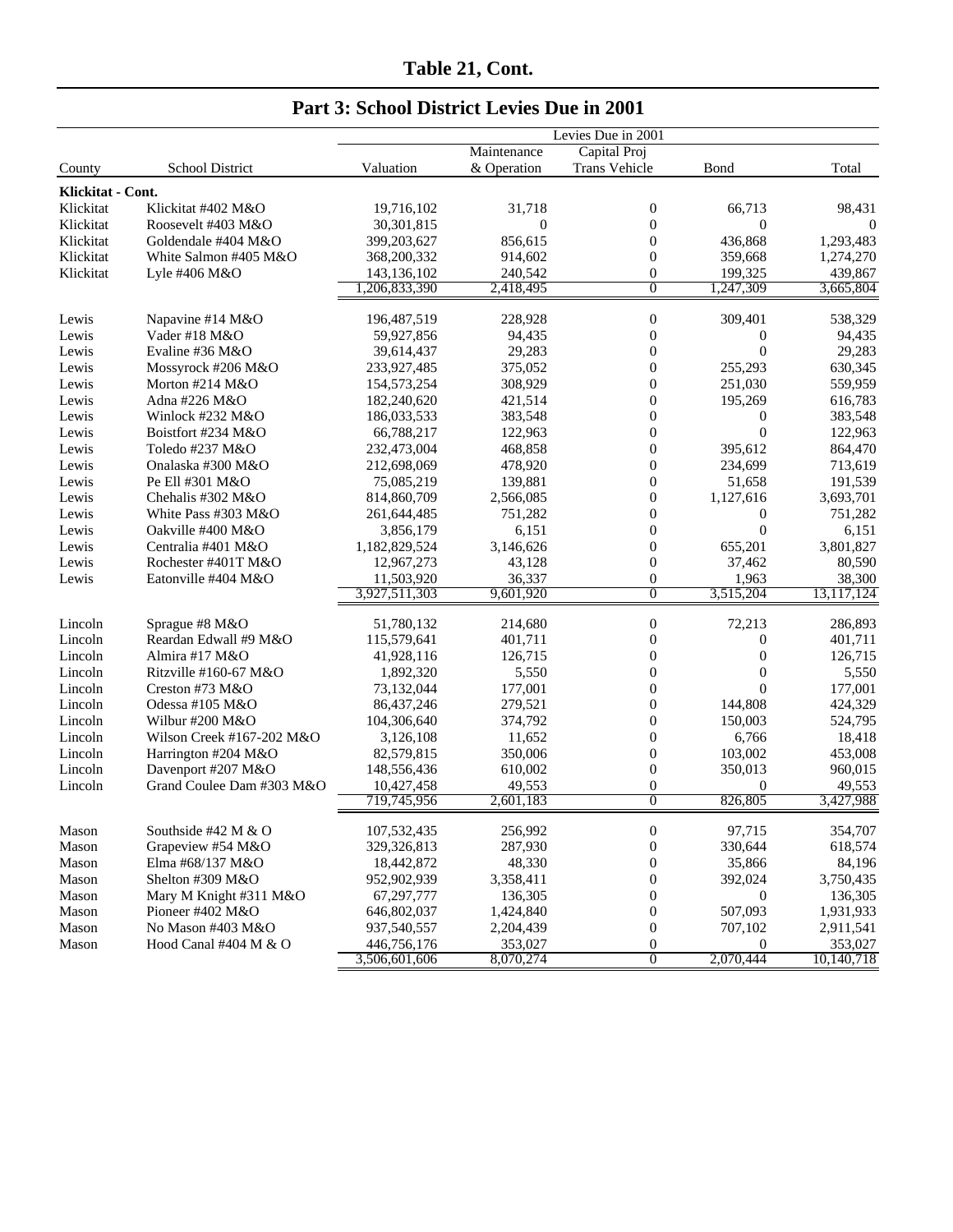|              |                            |                |             | Levies Due in 2001 |                  |             |
|--------------|----------------------------|----------------|-------------|--------------------|------------------|-------------|
|              |                            |                | Maintenance | Capital Proj       |                  |             |
| County       | School District            | Valuation      | & Operation | Trans Vehicle      | Bond             | Total       |
| Okanogan     | Nespelem #14 M&O           | 10,088,758     | 17,544      | $\boldsymbol{0}$   | $\overline{0}$   | 17,544      |
| Okanogan     | Omak #19 M&O               | 377,870,802    | 947,609     | $\boldsymbol{0}$   | 716,380          | 1,663,989   |
| Okanogan     | Ferry Curlew #50 M&O       | 3,017,605      | 3,653       | $\boldsymbol{0}$   | $\boldsymbol{0}$ | 3,653       |
| Okanogan     | Douglas Bridgeport #75 M&O | 15,245,448     | 18,868      | $\boldsymbol{0}$   | 38,727           | 57,595      |
| Okanogan     | Okanogan #105 M&O          | 184,884,201    | 454,882     | $\boldsymbol{0}$   | 634,368          | 1,089,250   |
| Okanogan     | Brewster #111 M&O          | 200,533,851    | 455,064     | $\boldsymbol{0}$   | 420,518          | 875,582     |
| Okanogan     | Pateros #122 M&O           | 96,241,104     | 175,153     | $\boldsymbol{0}$   | $\boldsymbol{0}$ | 175,153     |
| Okanogan     | Chelan #129 M&O            | 2,923,471      | 3,574       | $\boldsymbol{0}$   | 3,317            | 6,891       |
| Okanogan     | Coulee Dam #304 M&O        | 35,359,790     | 168,024     | $\boldsymbol{0}$   | $\boldsymbol{0}$ | 168,024     |
| Okanogan     | Ferry Republic #309 M&O    | 3,594,673      | 6,001       | $\boldsymbol{0}$   | 7,134            | 13,135      |
| Okanogan     | Methow Valley #350 M&O     | 502,417,248    | 949,526     | $\boldsymbol{0}$   | 559,427          | 1,508,953   |
| Okanogan     | Tonasket #404 M&O          | 264,761,627    | 428,083     | $\boldsymbol{0}$   | 631,397          | 1,059,480   |
| Okanogan     | Oroville #410 M&O          | 254,693,749    | 436,542     | $\boldsymbol{0}$   | 427,159          | 863,701     |
|              |                            | 1,951,632,327  | 4,064,523   | $\overline{0}$     | 3,438,427        | 7,502,950   |
| Pacific      | Ocean Beach #101 M&O       | 959,667,675    | 1,815,691   | $\boldsymbol{0}$   | $\boldsymbol{0}$ | 1,815,691   |
| Pacific      | Raymond #116 M&O           | 146,251,582    | 508,063     | $\boldsymbol{0}$   | 522,206          | 1,030,269   |
| Pacific      | South Bend #118 M&O        | 116,798,061    | 436,685     | 42,655             | 137,355          | 616,695     |
| Pacific      | Naselle Grays Riv #155 M&O | 76,258,983     | 199,272     | 19,926             | 111,628          | 330,826     |
| Pacific      | Willapa Valley #160 M&O    | 129,764,764    | 376,266     | $\boldsymbol{0}$   | $\boldsymbol{0}$ | 376,266     |
| Pacific      | Sch Dt #172 M&O            | 71,792,908     | 174,780     | $\boldsymbol{0}$   | $\boldsymbol{0}$ | 174,780     |
| Pacific      | North River #200 M&O       | 12,249,746     | $\theta$    | $\overline{0}$     | $\theta$         | $\theta$    |
| Pacific      | Pe Ell #301 M&O            | 1,021,024      | 1,902       | $\overline{0}$     | 702              | 2,604       |
|              |                            | 1,513,804,743  | 3,512,659   | 62,581             | 771,891          | 4,347,131   |
| Pend Oreille | Newport #56 M&O            | 299,119,541    | 459,208     | $\boldsymbol{0}$   | 288,680          | 747,888     |
| Pend Oreille | Cusick #59 M&O             | 267,334,988    | 253,781     | $\boldsymbol{0}$   | 479,759          | 733,540     |
| Pend Oreille | Selkirk #70 M&O            | 68,463,824     | 135,846     | $\boldsymbol{0}$   | $\theta$         | 135,846     |
| Pend Oreille | Loon Lake #1-43-183 M&O    | 383,588        | 366         | $\boldsymbol{0}$   | 423              | 789         |
| Pend Oreille | Deer Park #1-61-414 M&O    | 2,231,746      | 6,539       | $\boldsymbol{0}$   | 5,819            | 12,358      |
| Pend Oreille | Riverside #1-62-416 $M&O$  | 17,360,478     | 54,072      | $\boldsymbol{0}$   | 42,318           | 96,390      |
|              |                            | 654,894,165    | 909,812     | $\overline{0}$     | 816,999          | 1,726,811   |
| Pierce       | Steilacoom #1 M&O          | 952,029,392    | 2,345,896   | $\boldsymbol{0}$   | 1,674,239        | 4,020,135   |
| Pierce       | Yelm #2 M&O                | 236,703,038    | 737,709     | $\boldsymbol{0}$   | 282,410          | 1,020,119   |
| Pierce       | Puyallup #3 M&O            | 5,997,620,620  | 19,486,869  | 924.833            | 17,231,764       | 37,643,466  |
| Pierce       | Tacoma #10 M&O             | 11,171,728,984 | 50,495,993  | 31,539,886         | 1,500,357        | 83,536,236  |
| Pierce       | Carbonado #19 (406) M&O    | 54,376,233     | 243,638     | 6,041              | 75,539           | 325,218     |
| Pierce       | University Place #83 M&O   | 1,530,310,613  | 6,249,483   | $\boldsymbol{0}$   | 4,498,501        | 10,747,984  |
| Pierce       | Sumner #320 M&O            | 2,332,847,761  | 7,882,226   | $\overline{0}$     | 7,949,179        | 15,831,405  |
| Pierce       | Dieringer #343 M&O         | 664,484,289    | 2,012,524   | $\boldsymbol{0}$   | 1,958,102        | 3,970,626   |
| Pierce       | Orting #344 M&O            | 467, 652, 790  | 1,683,224   | $\boldsymbol{0}$   | 828,588          | 2,511,812   |
| Pierce       | Clover Park #400 M&O       | 3,417,394,813  | 12,663,161  | $\boldsymbol{0}$   | 1,574,394        | 14,237,555  |
| Pierce       | Peninsula #401 M&O         | 4,709,068,476  | 11,088,443  | $\boldsymbol{0}$   | 6,437,767        | 17,526,210  |
| Pierce       | Franklin Pierce #402 M&O   | 1,792,753,836  | 6,949,970   | $\boldsymbol{0}$   | 3,885,974        | 10,835,944  |
| Pierce       | Bethel #403 M&O            | 4,280,253,426  | 13,862,836  | $\boldsymbol{0}$   | 5,953,200        | 19,816,036  |
| Pierce       | Eatonville #404 M&O        | 637,475,397    | 2,013,531   | $\boldsymbol{0}$   | 108,817          | 2,122,348   |
| Pierce       | Auburn #408 M&O            | 46,279,718     | 135,299     | 20,460             | 97,849           | 253,608     |
| Pierce       | White River #416 M&O       | 1,171,148,184  | 3,922,645   | $\boldsymbol{0}$   | 3,805,647        | 7,728,292   |
| Pierce       | Fife #417 M&O              | 1,361,710,846  | 3,071,747   | $\boldsymbol{0}$   | 4,918,364        | 7,990,111   |
|              |                            | 40,823,838,416 | 144,845,194 | 32,491,220         | 62,780,691       | 240,117,105 |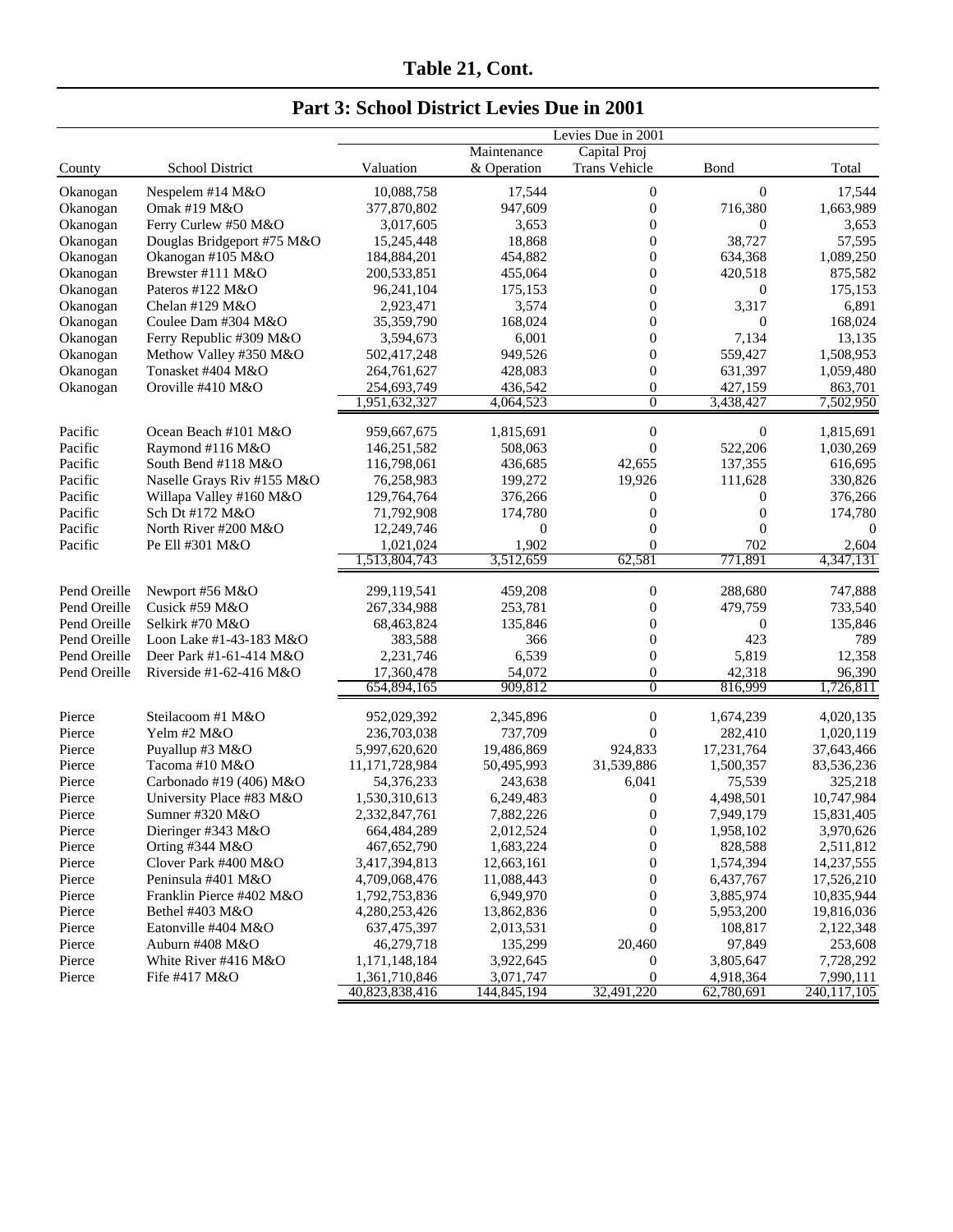|  |  |  |  | Part 3: School District Levies Due in 2001 |  |  |  |  |
|--|--|--|--|--------------------------------------------|--|--|--|--|
|--|--|--|--|--------------------------------------------|--|--|--|--|

|           |                           |                |                  | Levies Due in 2001 |                  |             |
|-----------|---------------------------|----------------|------------------|--------------------|------------------|-------------|
|           |                           |                | Maintenance      | Capital Proj       |                  |             |
| County    | School District           | Valuation      | & Operation      | Trans Vehicle      | Bond             | Total       |
| San Juan  | Shaw #10 $M&O$            | 96,957,046     | $\boldsymbol{0}$ | $\boldsymbol{0}$   | $\theta$         | $\theta$    |
| San Juan  | Orcas #137 M&O            | 1,149,865,970  | 734,684          | $\boldsymbol{0}$   | 724,335          | 1,459,019   |
| San Juan  | Lopez #144 M&O            | 569,221,861    | 596,015          | $\boldsymbol{0}$   | 649,841          | 1,245,856   |
| San Juan  | San Juan #149 M&O         | 1,515,839,257  | 1,201,515        | $\boldsymbol{0}$   | 1,599,453        | 2,800,968   |
|           |                           | 3,331,884,134  | 2,532,214        | $\overline{0}$     | 2,973,629        | 5,505,843   |
| Skagit    | Concrete #11 M&O          | 268,089,828    | 577,653          | $\boldsymbol{0}$   | 208,065          | 785,718     |
| Skagit    | Burlington #100 M&O       | 1,501,066,887  | 4,194,882        | $\boldsymbol{0}$   | 2,992,677        | 7,187,559   |
| Skagit    | Sedro Woolley #101 M&O    | 1,308,554,231  | 4,379,731        | $\boldsymbol{0}$   | 1,425,932        | 5,805,663   |
| Skagit    | Anacortes #103 M&O        | 2,409,752,635  | 3,934,644        | $\boldsymbol{0}$   | 3,299,433        | 7,234,077   |
| Skagit    | LaConner #311 M&O         | 333,492,267    | 664,283          | $\boldsymbol{0}$   | 997,876          | 1,662,159   |
| Skagit    | Conway #317 M&O           | 212,659,972    | 614,247          | $\overline{0}$     | 265,697          | 879,944     |
| Skagit    | Mount Vernon #320 M&O     | 1,695,567,799  | 5,527,212        | $\theta$           | 3,199,197        | 8,726,409   |
| Skagit    | Darrington #330 M&O       | 15,379,282     | 43,251           | 3,145              | 25,165           | 71,561      |
|           |                           | 7,744,562,901  | 19,935,903       | 3,145              | 12,414,042       | 32,353,090  |
| Skamania  | Skamania #2 M&O           | 72,092,414     | $\boldsymbol{0}$ | $\boldsymbol{0}$   | $\boldsymbol{0}$ | 0           |
| Skamania  | Washougal #6 M&O          | 144,369,089    | 416,337          | 28,191             | 366,101          | 810,629     |
| Skamania  | Mt. Pleasant #29 M&O      | 24,194,904     | $\mathbf{0}$     | $\boldsymbol{0}$   | $\boldsymbol{0}$ | $\Omega$    |
| Skamania  | Mill A #31 M&O            | 32,674,303     | $\Omega$         | $\overline{0}$     | $\overline{0}$   | $\Omega$    |
| Skamania  | Stevenson Carson #303 M&O | 363,184,638    | $\theta$         | $\Omega$           | $\theta$         | 0           |
| Skamania  | White Salmon #405 M&O     | 76,286,739     | 189,615          | $\overline{0}$     | 74,251           | 263,866     |
|           |                           | 712,802,087    | 605,952          | 28,191             | 440,352          | 1,074,495   |
| Snohomish | Everett #2 M&O            | 6,988,704,464  | 22,567,111       | $\boldsymbol{0}$   | 19,500,000       | 42,067,111  |
| Snohomish | Lake Stevens #4 M&O       | 1,629,356,971  | 5,883,225        | $\theta$           | 2,899,488        | 8,782,713   |
| Snohomish | Mukilteo #6 M&O           | 6,806,297,789  | 15,857,932       | 550,000            | 18,700,000       | 35,107,932  |
| Snohomish | Edmonds #15 M&O           | 9,819,319,955  | 25,400,000       | $\mathbf{0}$       | 19,000,000       | 44,400,000  |
| Snohomish | Arlington #16 M&O         | 1,533,987,591  | 4,765,555        | $\overline{0}$     | 3,934,862        | 8,700,417   |
| Snohomish | Marysville #25 M&O        | 2,838,674,444  | 11,579,214       | 1,386,266          | 3,498,071        | 16,463,551  |
| Snohomish | Index #63 M&O             | 50,961,119     | 73,493           | $\theta$           | $\overline{0}$   | 73,493      |
| Snohomish | Monroe #103 M&O           | 2,352,357,423  | 6,074,155        | $\boldsymbol{0}$   | 3,386,792        | 9,460,947   |
| Snohomish | Snohomish #201 M&O        | 3,381,434,287  | 8,428,946        | $\boldsymbol{0}$   | 5,442,773        | 13,871,719  |
| Snohomish | Lakewood #306 M&O         | 808,060,826    | 2,313,805        | $\boldsymbol{0}$   | 2,098,191        | 4,411,996   |
| Snohomish | Sultan #311 M&O           | 674,241,740    | 1,966,417        | $\overline{0}$     | 1,008,674        | 2,975,091   |
| Snohomish | Darrington #330 M&O       | 164, 467, 226  | 462,532          | 33,641             | 269,127          | 765,300     |
| Snohomish | Granite Falls #332 M&O    | 704,014,447    | 1,702,283        | 296,013            | 1,388,164        | 3,386,460   |
| Snohomish | Stanwood #401 M&O         | 932,782,399    | 1,994,950        | $\theta$           | 2,030,510        | 4,025,460   |
| Snohomish | Northshore #417 M&O       | 3,221,930,438  | 7,834,253        | 598,570            | 8,926,906        | 17,359,729  |
|           |                           | 41,906,591,119 | 116,903,871      | 2,864,490          | 92,083,558       | 211,851,919 |
| Spokane   | Reardan #9 M&O            | 94,325,428     | 327,839          | $\boldsymbol{0}$   | $\boldsymbol{0}$ | 327,839     |
| Spokane   | Tekoa #80/265 M&O         | 1,171,008      | 6,945            | $\boldsymbol{0}$   | $\overline{0}$   | 6,945       |
| Spokane   | Spokane #81 M&O           | 9,374,821,570  | 35,852,817       | $\boldsymbol{0}$   | 4,513,408        | 40,366,225  |
| Spokane   | Orchard Prairie #123 M&O  | 33,366,060     | 64,773           | $\boldsymbol{0}$   | 0                | 64,773      |
| Spokane   | Great Northern #312 M&O   | 35,075,567     | 94,226           | $\boldsymbol{0}$   | $\mathbf{0}$     | 94,226      |
| Spokane   | Nine Mile #325/179 M&O    | 140,921,425    | 555,299          | $\boldsymbol{0}$   | 408,226          | 963,525     |
| Spokane   | Medical Lake #326 M&O     | 234,799,988    | 382,436          | $\boldsymbol{0}$   | 817,940          | 1,200,376   |
| Spokane   | Mead #354 M&O             | 2,136,056,128  | 7,888,753        | $\boldsymbol{0}$   | 6,358,681        | 14,247,434  |
| Spokane   | Central Valley #356 M&O   | 3,163,772,880  | 11,476,254       | $\boldsymbol{0}$   | 6,484,801        | 17,961,055  |
| Spokane   | Freeman #358 M&O          | 231,051,287    | 871,791          | $\boldsymbol{0}$   | 617,173          | 1,488,964   |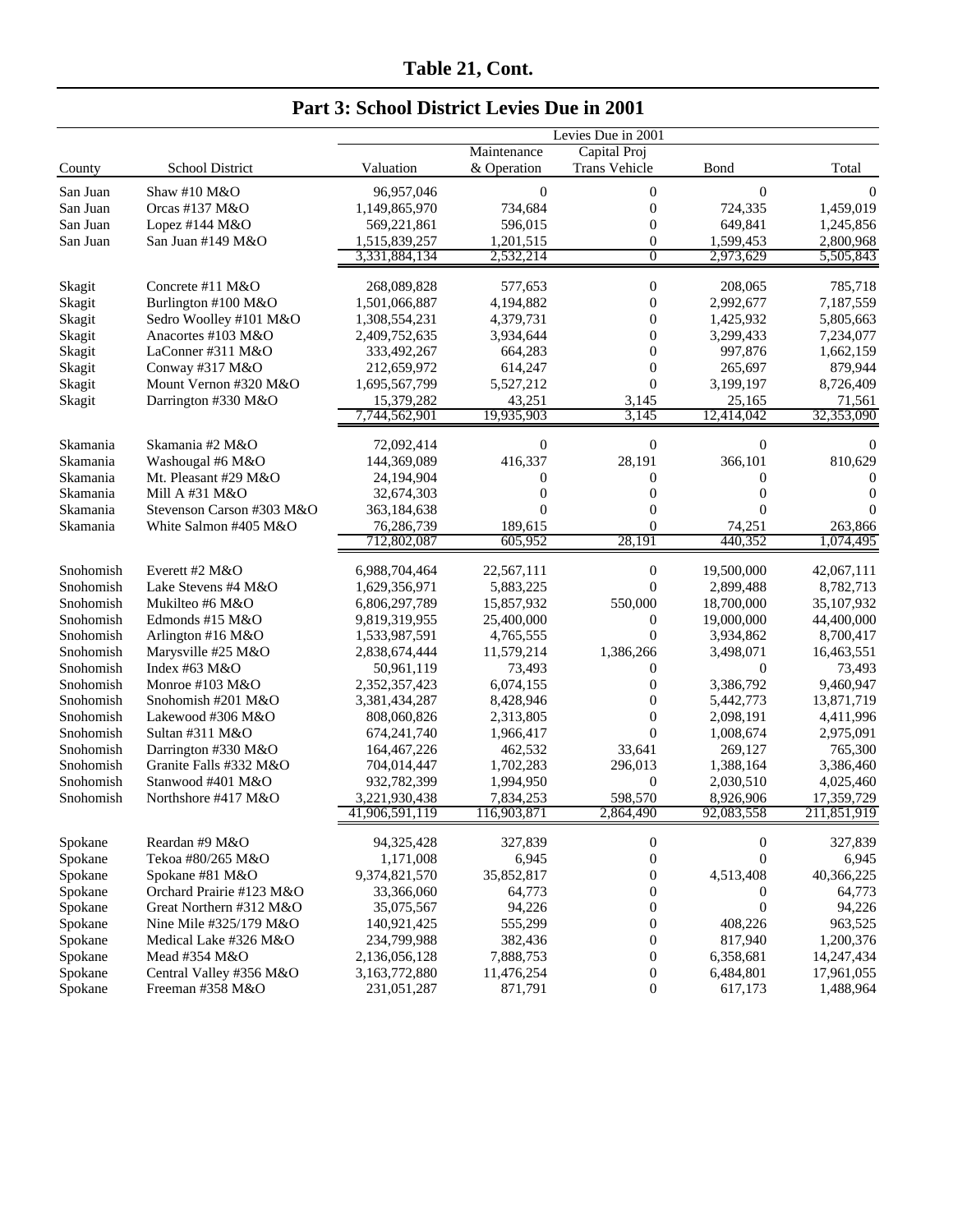|                                  |                                                        |                              |                            | Levies Due in 2001                   |                        |                        |
|----------------------------------|--------------------------------------------------------|------------------------------|----------------------------|--------------------------------------|------------------------|------------------------|
| County                           | School District                                        | Valuation                    | Maintenance<br>& Operation | Capital Proj<br>Trans Vehicle        | Bond                   | Total                  |
|                                  |                                                        |                              |                            |                                      |                        |                        |
| Spokane - Cont.                  |                                                        |                              |                            |                                      |                        |                        |
| Spokane                          | Cheney #360 M&O                                        | 1,119,742,070                | 3,895,400                  | $\boldsymbol{0}$                     | 2,100,068              | 5,995,468              |
| Spokane                          | East Valley #361 M&O                                   | 1,321,401,446                | 5,073,682                  | $\boldsymbol{0}$<br>$\overline{0}$   | 2,820,261              | 7,893,943              |
| Spokane                          | Liberty #362 M&O                                       | 237,382,922                  | 812,929                    |                                      | 481,366                | 1,294,295              |
| Spokane                          | West Valley #363 M&O                                   | 998,910,428<br>993,446,681   | 4,337,992<br>$\theta$      | 499,838                              | 224,197                | 5,062,027              |
| Spokane                          | West Valley #364/354 Bond<br>West Valley #365/081 Bond |                              | $\mathbf{0}$               | 0<br>$\boldsymbol{0}$                | 1,444,972<br>9,346,756 | 1,444,972<br>9,346,756 |
| Spokane<br>Spokane               | St. John #401 M&O                                      | 9,047,024,754<br>1,306,690   | 3.549                      | $\boldsymbol{0}$                     | $\boldsymbol{0}$       | 3,549                  |
| Spokane                          | Rosalia #410 M&O                                       | 8,025,403                    | 39,909                     | $\overline{0}$                       | 32,041                 | 71,950                 |
| Spokane                          | Deer Park #414/200/60 M&O                              | 221,591,119                  | 648,107                    | $\mathbf{0}$                         | 576,724                | 1,224,831              |
| Spokane                          | Pend Oreille #415/61 M&O                               | 6,433,814                    | 9,877                      | $\boldsymbol{0}$                     | 6,209                  | 16,086                 |
| Spokane                          | Riverside #416/62 M&O                                  | 336,716,918                  | 1,048,563                  | $\boldsymbol{0}$                     | 820,619                | 1,869,182              |
|                                  |                                                        | 29,737,343,586               | 73,391,141                 | 499,838                              | 37,053,442             | 110,944,421            |
|                                  | Onion Creek #30 M&O                                    |                              |                            |                                      | $\boldsymbol{0}$       |                        |
| <b>Stevens</b><br>Stevens        | Chewelah #36 M&O                                       | 12,220,998                   | 29,541                     | $\boldsymbol{0}$<br>$\boldsymbol{0}$ | 50,935                 | 29,541                 |
|                                  |                                                        | 301,568,180                  | 548,462<br>$\theta$        | $\boldsymbol{0}$                     | $\theta$               | 599,397                |
| <b>Stevens</b>                   | Wellpinit #49 M&O                                      | 9,871,668<br>59,529,443      | 122,702                    | $\boldsymbol{0}$                     | $\theta$               | 0<br>122,702           |
| <b>Stevens</b><br><b>Stevens</b> | Valley #70 M&O                                         |                              |                            | $\boldsymbol{0}$                     | 912,990                | 1,862,183              |
| <b>Stevens</b>                   | Colville #115 M&O<br>Suncrest $(9mi)$ #179 M&O         | 564,794,329<br>222, 248, 368 | 949,193<br>875,814         | $\boldsymbol{0}$                     | 643,854                | 1,519,668              |
| <b>Stevens</b>                   | Loon Lake #183 M&O                                     |                              | 143,912                    | $\boldsymbol{0}$                     | 166,334                | 310,246                |
| <b>Stevens</b>                   | Deer Park #414-200 M&O                                 | 150,487,981                  | 367,963                    | $\boldsymbol{0}$                     | 327,416                | 695,379                |
| Stevens                          | Summit Valley #202 M&O                                 | 125,571,816<br>20, 361, 885  | 28,191                     | $\boldsymbol{0}$                     | 7,013                  | 35,204                 |
| <b>Stevens</b>                   | Evergreen #205 $M&O$                                   | 19,396,084                   | $\theta$                   | $\boldsymbol{0}$                     | $\boldsymbol{0}$       | 0                      |
| <b>Stevens</b>                   | Columbia #206 M&O                                      |                              | 58,444                     | $\boldsymbol{0}$                     | $\theta$               | 58,444                 |
| <b>Stevens</b>                   | Mary Walker #207 M&O                                   | 42,052,238<br>78,445,340     | 117,393                    | $\boldsymbol{0}$                     | 123,073                | 240,466                |
| Stevens                          | Orient #209 M&O                                        | 27,065,842                   | $\mathbf{0}$               | $\mathbf{0}$                         | $\overline{0}$         | $\theta$               |
| Stevens                          | Northport #211 M&O                                     | 66,488,854                   | 67,300                     | $\boldsymbol{0}$                     | $\overline{0}$         | 67,300                 |
| Stevens                          | Kettle Falls #212 M&O                                  | 239,968,864                  | 559,607                    | $\boldsymbol{0}$                     | 126,536                | 686,143                |
|                                  |                                                        | 1,940,071,890                | 3,868,522                  | $\overline{0}$                       | 2,358,151              | 6,226,673              |
| Thurston                         | Yelm #2 M&O                                            | 849,164,364                  | 2,646,481                  | $\boldsymbol{0}$                     | 1,020,350              | 3,666,831              |
| Thurston                         | North Thurston #3 M&O                                  | 4,050,600,602                | 13,949,376                 | $\boldsymbol{0}$                     | 8,994,827              | 22,944,203             |
| Thurston                         | Tumwater #33 M&O                                       | 1,907,351,246                | 6,612,870                  | $\boldsymbol{0}$                     | 4,685,477              | 11,298,347             |
| Thurston                         | Olympia #111 M&O                                       | 3,649,356,073                | 11,031,595                 | 1,029,189                            | 10,491,730             | 22,552,514             |
| Thurston                         | Rainier #307 M&O                                       | 192,072,725                  | 725,089                    | 0                                    | 355,478                | 1,080,567              |
| Thurston                         | Griffin #324 M&O                                       | 477,713,844                  | 1,043,488                  | $\boldsymbol{0}$                     | 271,610                | 1,315,098              |
| Thurston                         | Rochester #401 M&O                                     | 446,030,063                  | 1,483,469                  | $\overline{0}$                       | 1,288,571              | 2,772,040              |
| Thurston                         | Tenino #402 M&O                                        | 419,919,584                  | 1,340,806                  | $\boldsymbol{0}$                     | 283,830                | 1,624,636              |
| Thurston                         | Centralia #401L M&O                                    | 34,431,852                   | 91,597                     | $\mathbf{0}$                         | 19,073                 | 110,670                |
|                                  |                                                        | 12,026,640,353               | 38,924,771                 | 1,029,189                            | 27,410,946             | 67,364,906             |
| Wahkiakum                        | Sch Dt #155 M&O                                        | 44, 341, 340                 | 115,868                    | 11,587                               | 64,907                 | 192,362                |
| Wahkiakum                        | Wahkiakum #200 M&O                                     | 194,852,940                  | 511,091                    | 0                                    | $\boldsymbol{0}$       | 511,091                |
|                                  |                                                        | 239,194,280                  | 626,959                    | 11,587                               | 64,907                 | 703,453                |
| Walla Walla                      | Dixie #101 M&O                                         | 43, 433, 832                 | 154,194                    | $\boldsymbol{0}$                     | $\boldsymbol{0}$       | 154,194                |
| Walla Walla                      | Walla Walla #140 M&O                                   | 1,438,867,826                | 5,426,978                  | $\boldsymbol{0}$                     | 2,597,156              | 8,024,134              |
| Walla Walla                      | College Place #250 M&O                                 | 379,016,758                  | 1,099,982                  | $\boldsymbol{0}$                     | 650,014                | 1,749,996              |
| Walla Walla                      | Touchet #300 M&O                                       | 108,681,900                  | 403,938                    | $\mathbf{0}$                         | 148,003                | 551,941                |
| Walla Walla                      | Columbia #400 M&O                                      | 540,008,198                  | 1,250,011                  | 219,999                              | 1,432,642              | 2,902,652              |
|                                  |                                                        |                              |                            |                                      |                        |                        |